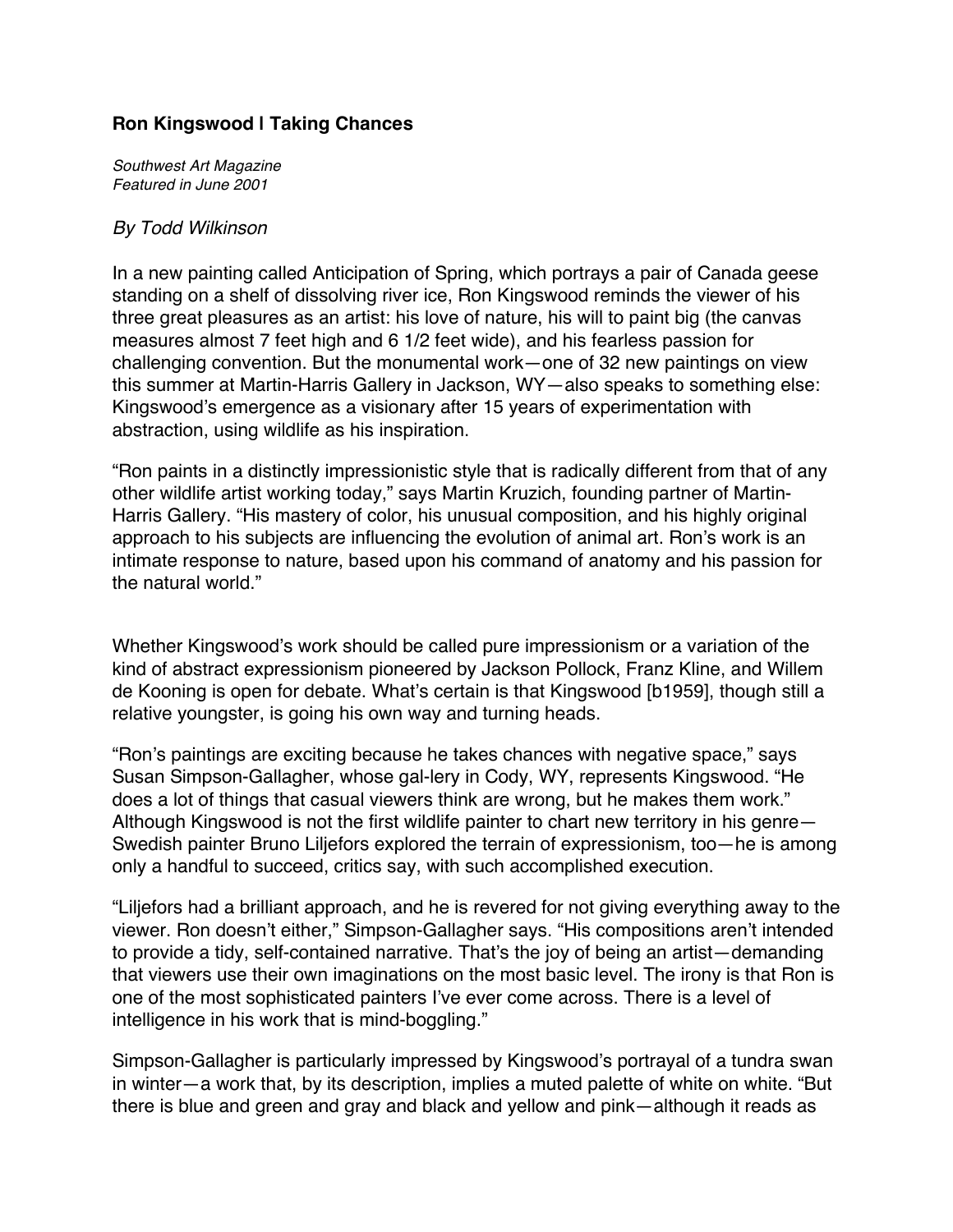white on white, it's compelling because it is anything but white," Simpson-Gallagher says.

The beginning of Kingswood's promising career now seems like ancient history, given the profundity of his transformation. During his teenage years, the southern Ontario native was enamored with the realistic paintings of Don Eckelberry, which frequently illustrated the pages of Audubon magazine. Kingswood, a birder since boyhood, obtained Eckelberry's address and began corresponding with the late avian master, who critiqued the young artist's work.

It was on Eckelberry's recommendation that Kingswood sought formal art training at the H.B. Beal Secondary School in London, Ontario. There he learned color theory and composition; in his second year he fell under the tutelage of Bert Kloezeman, who convinced Kingswood that natural history and fine art could be merged.

In 1978, while attending an exhibition at Beckett Gallery in Ontario, he discovered the works of fellow Canadian Robert Bateman. The acknowledged dean of modern wildlife painters, Bateman has inspired numerous protégés—including the impres-sionable Kingswood, who readily admits to emulating the master early in his career. But Bateman also encouraged Kingswood to pursue a fresh vision he could call his own and not to feel limited by "the rules" as others defined them. Today Kingswood remains an admirer of Bateman's realistic representations of wildlife, which have established the standard that many artists use for communicating the language of nature to the masses.

Kingswood achieved enormous commercial success with photorealistic works. Still, he could feel that spiritually something was missing. Eckelberry, his early mentor, advised him to resist the tightly rendered, highly illustrative approach that has trapped more than a few gifted nature painters and instead to always be attentive to draftsmanship and anatomy, which give the eye a foundation for comprehending the outside world. Eckelberry also pointed to the liberating example of Liljefors.

By the mid-1980s, the 20-something Kingswood was ready for a change. Rather than gradually shifting his style and medium, Kingswood turned to radical reduction, embracing the Chinese philosophy of stripping down a painting to its barest essentials. He identified, too, with the struggle of Henri Matisse, who abandoned Impressionism for abstraction in an effort to resolve the conflict between two and three dimensions.

Kingswood remembers a conversation he had with Bob Kuhn at King Gallery in New York City during the late 1980s. Kuhn told him—only half in jest—that he was throwing away a million-dollar career by creating paintings that were more highly evolved and required a sophisticated viewer to appreciate. Kingswood's reply, which earned Kuhn's respect, was that he wasn't pursuing art to make a lot of money. Ironically, how-ever,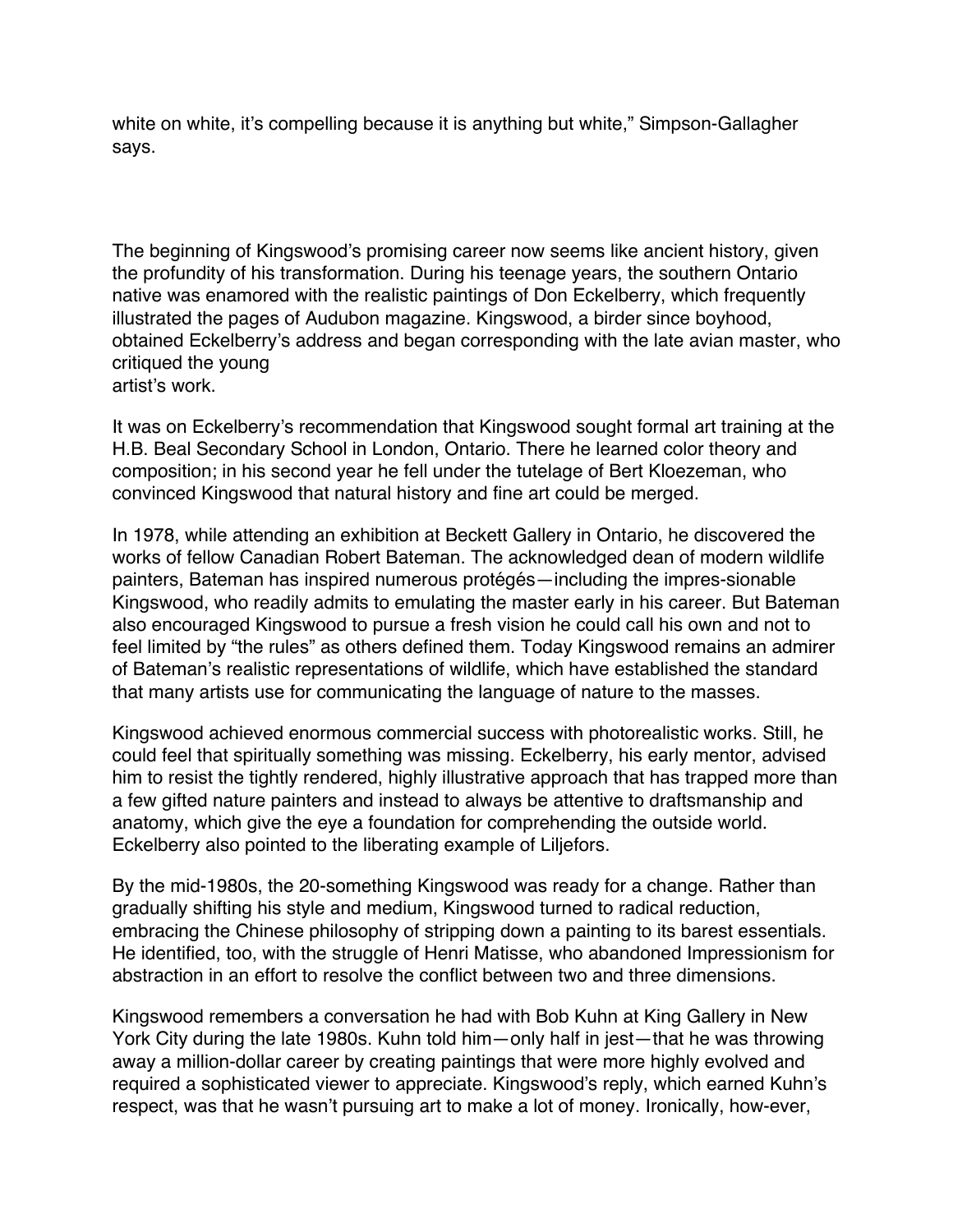Kingswood's almost Taoist approach to painting—that less can be more, that power often lies in understatement, and that filling the individual well of personal satisfaction is more important than bulking up his checking account—has yielded financial dividends.

It has also garnered praise from his peers. Simpson-Gallagher says Kingswood is "a painter's painter and a sculptor's painter, too." Indeed, sculptor Kent Ullberg, who is renowned for his wildlife monuments in public spaces around the world, admires Kingswood's bold paintings. "I find his work remarkable," says Ullberg. "At one point he painted ʻBateman-esque,' and he was successful! The first time I saw his realistic work years ago, Bob Kuhn and I were on a judging panel, and we gave him an award. The assumption was that he had fallen into a style he was comfortable with. But then he comes back years later with these broad, gutsy creations. It takes a lot of courage to leave the safety net where you had great success. He is pushing the envelope of fine art, and I find his work incredibly exciting."

Collectors apparently agree. Maria Hajic, curator of the department of naturalism at Gerald Peters Gallery in Santa Fe, says his paintings resonate with established collectors. "Clients were immediately drawn to Ron's work because his style is so different from anyone working today," Hajic says. "There are two things about his work that I always think of—his vibrant, bold colors and his imaginative design."

Although Kingswood, who spends weeks each year in the field as a naturalist, pays homage to animals in his works, he considers his subject matter secondary to the flood of color flowing off his palette in abstract streaks, rivulets, and muted mosaics. "Ron has given a whole new meaning to large paintings," Hajic says. "With most artists, large is 30 by 40 inches. But with him, 60-by-70- and 70-by-80-inch canvases are routine."

Kingswood says that ideas will percolate in his head for months or years at a time and then undergo three or four phases of development in his sketchbook before he staples a canvas to a wall. "Sometimes I'll run from the studio and just stay away, and then later there's this calling, this absolute desire to paint something that is welling up inside of me," he says.

When his emotions erupt the outpouring is swift, with big brushfulls of paint blossoming from very simple charcoal lines laid down on the surface beneath. A catharsis? Perhaps. "It's a spontaneous creation," he says. "I apply the paint very aggressively, and usually I've thought about the painting for so long that it is hard to hold myself back. Rarely do I ever finish the charcoal drawing on the canvas before I reach for the paint."

Kingswood is not alone in his urgency to create. "Cezanne once said that he felt like the Hebrew who could see the Promised Land, but he knew he might not reach it in his lifetime," Kingswood says. "I feel good about what's happening because meaning in life, for me, comes from the journey. All I'm trying to do is be true to myself."